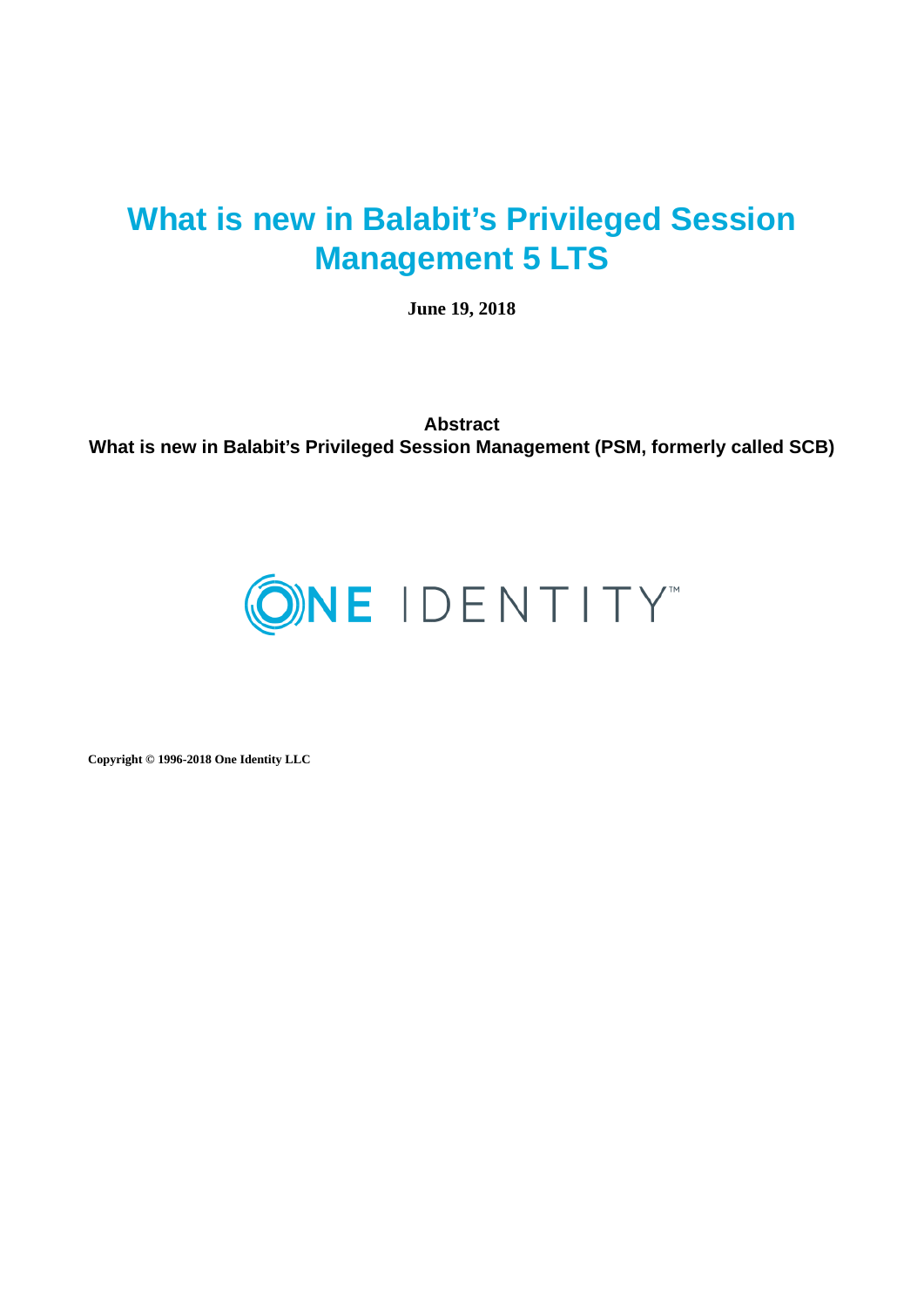# **Table of Contents**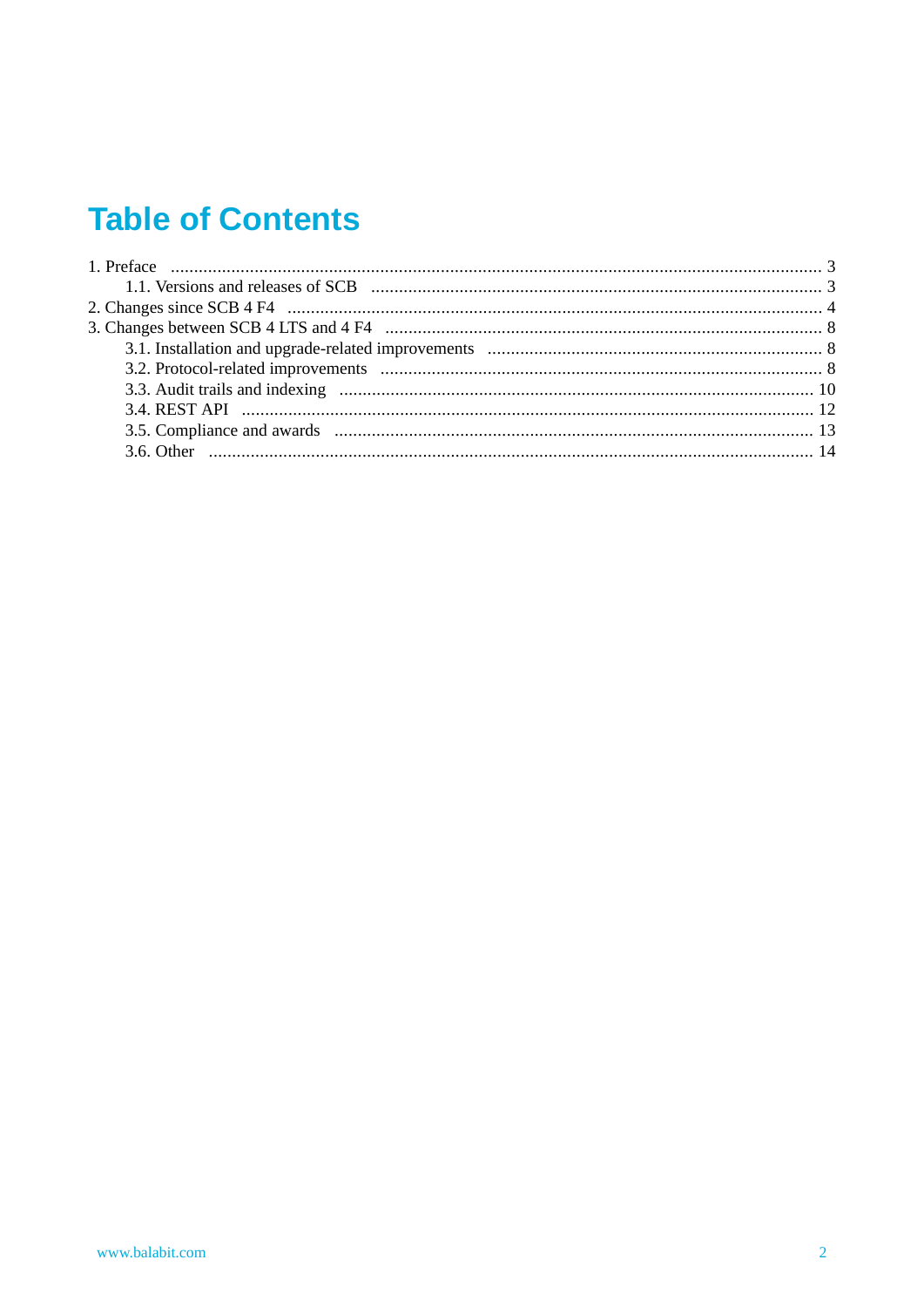# <span id="page-2-0"></span>**1. Preface**

Welcome to Balabit's Privileged Session Management (PSM) version 5 LTS and thank you for choosing our product. This document describes the new features and most important changes since the latest release of SCB. The main aim of this paper is to aid system administrators in planning the migration to the new version of PSM. The following sections describe the news and highlights of PSM 5 LTS.

This document covers the Balabit's Privileged Session Management 5 LTS product.

<span id="page-2-1"></span>Forstep-by-step instructions on upgrading to SCB 5 LTS see the *How to upgrade to Balabit's [Privileged](../../scb-guide-upgrade/pdf/scb-guide-upgrade.pdf#scb-guide-upgrade) Session [Management](../../scb-guide-upgrade/pdf/scb-guide-upgrade.pdf#scb-guide-upgrade) 5 LTS* guide.

# **1.1. Versions and releases of SCB**

As of June 2011, the following release policy applies to Balabit's Privileged Session Management:

- *Long Term Supported or LTS releases* (for example, SCB 4 LTS) are supported for 3 years after their original publication date and for 1 year after the next LTS release is published (whichever date is later). The second digit of the revisions of such releases is 0 (for example, SCB 4.0.1). Maintenance releases to LTS releases contain only bugfixes and security updates.
- *Feature releases* (for example, SCB 4 F1) are supported for 6 months after their original publication date and for 2 months after a succeeding Feature or LTS release is published (whichever date is later). Feature releases contain enhancements and new features, presumably 1-3 new features per release. Only the last feature release is supported (for example, when a new feature release comes out, the last one becomes unsupported in 2 months).

For a full description of stable and feature releases, see the *Balabit [version](https://www.balabit.com/support/version-policy) policy*.



#### **Warning**

Downgrading from a feature release is not supported. If you upgrade from an LTS release (for example, 4.0) to a feature release (4.1), you have to keep upgrading with each new feature release until the next LTS version (in this case, 5.0) is published.

All questions, comments or inquiries should be directed to <info@balabit.com> or by post to the following address: One Identity LLC 1117 Budapest, Alíz Str. 2 Phone: +36 1 398 6700 Fax: +36 1 208 0875 Web: *<https://www.balabit.com/>*

Copyright © 2018 One Identity LLC All rights reserved. This document is protected by copyright and is distributed under licenses restricting its use, copying, distribution, and decompilation. No part of this document may be reproduced in any form by any means without prior written authorization of One Identity.

All trademarks and product names mentioned herein are the trademarks of their respective owners.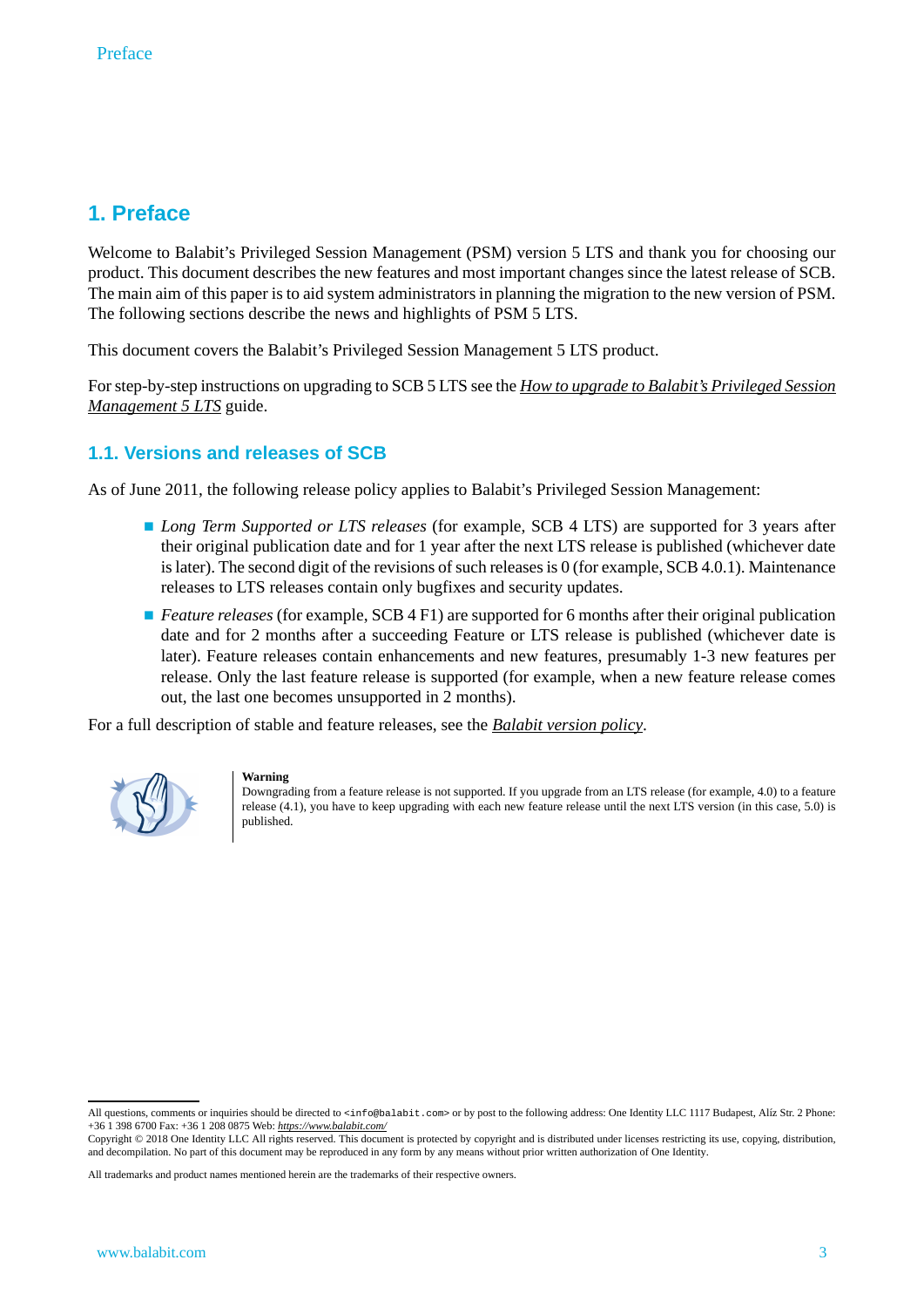# <span id="page-3-0"></span>**2. Changes since SCB 4 F4**

# **New user interface design**

The user interface has received a facelift and now has a more modern look-and-feel.



*Figure 1. The Search page after the facelift*

## **New Balabit Desktop Player**

You can use the Balabit Desktop Player application to replay audit trail files that you have downloaded from the Balabit's Privileged Session Management.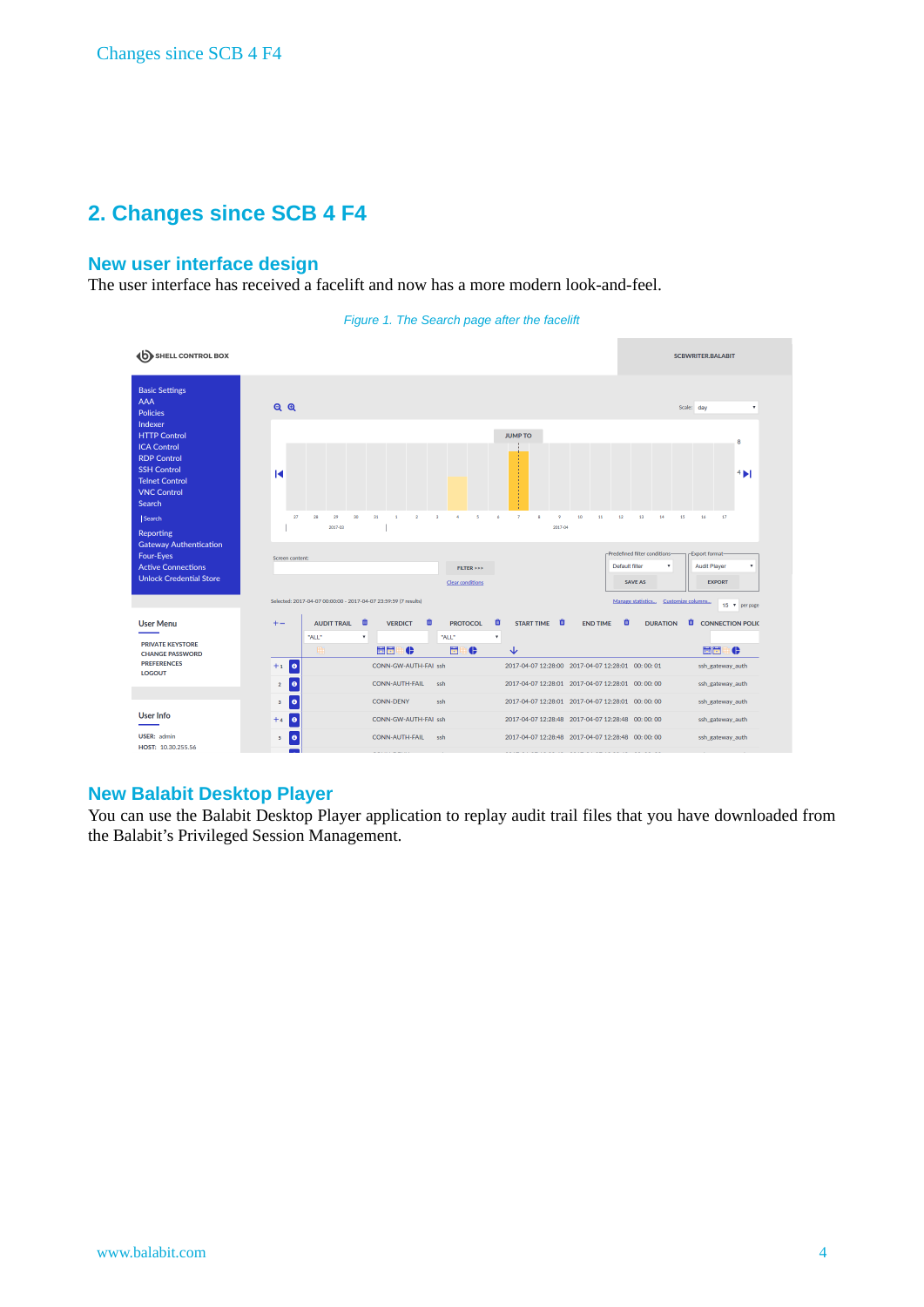#### *Figure 2. Balabit Desktop Player*

|                                   | <b>Balabit Desktop Player</b>                                                                                                                | $\Box$ $\times$ |  |
|-----------------------------------|----------------------------------------------------------------------------------------------------------------------------------------------|-----------------|--|
|                                   |                                                                                                                                              |                 |  |
|                                   | https://help.ubuntu.com/<br>Documentation:                                                                                                   |                 |  |
|                                   | 0 packages can be updated.<br>0 updates are security updates.                                                                                |                 |  |
|                                   | New release '14.04.1 LTS' available.<br>Run 'do-release-upgrade' to upgrade to it.                                                           |                 |  |
|                                   | *** /dev/mapper/docbuilder-root will be checked for errors at next reboot ***<br>*** /dev/sdal will be checked for errors at next reboot *** |                 |  |
|                                   | *** System restart required ***<br>Last login: Tue Jan 24 13:04:43 2017 from 10.30.255.75                                                    |                 |  |
|                                   | frobert@docbuilder:~\$<br>frobert@docbuilder:~\$                                                                                             |                 |  |
|                                   | frobert@docbuilder:~\$                                                                                                                       |                 |  |
|                                   | frobert@docbuilder:~\$<br>11.41.1 (9) Tra 16-16-19                                                                                           |                 |  |
|                                   | $frobertddocbuilder:-$$                                                                                                                      |                 |  |
|                                   | come a characteri<br><b>Figure 1:00:01:29</b>                                                                                                |                 |  |
|                                   | 00:00:02 (UTC 2017-01-25 10:09:39)<br>(UTC 2017-01-25 10:11:42) 00:02:05                                                                     |                 |  |
| Play speed: $\langle 1,0 \rangle$ | Scaled video                                                                                                                                 |                 |  |

For further details on the Balabit Desktop Player application, see *[Safeguard](../../scb-guide-desktop-player/pdf/scb-guide-desktop-player.pdf#scb-guide-desktop-player) Desktop Player User Guide*.

# **Modifying the disk size of a PSM virtual appliance**

Newly installed PSM 5 LTS virtual instances come with a simplified filesystem structure, making online disk resizing possible. That way, you can more easily accommodate the disk requirements of your stored audit trails. For details, see *[Procedure](../../scb-guide-install/pdf/scb-guide-install.pdf#virtual-disk-resize) 10.1, Modifying the disk size of a PSM virtual appliance* in *The Balabit's Privileged Session Management 5 LTS Installation Guide*.

#### **Backup and archiving improvements**

SCB now fully supports backups and archiving using the NFSv4 protocol. NetApp devices are also supported.

#### **NetApp Alliance Program**

One Identity became a member of the NetApp Alliance Program.



# **Alliance Partner**

#### **API changes in the AA plugin**

There were API changes in the AA plugin, therefore the old plugins require an update.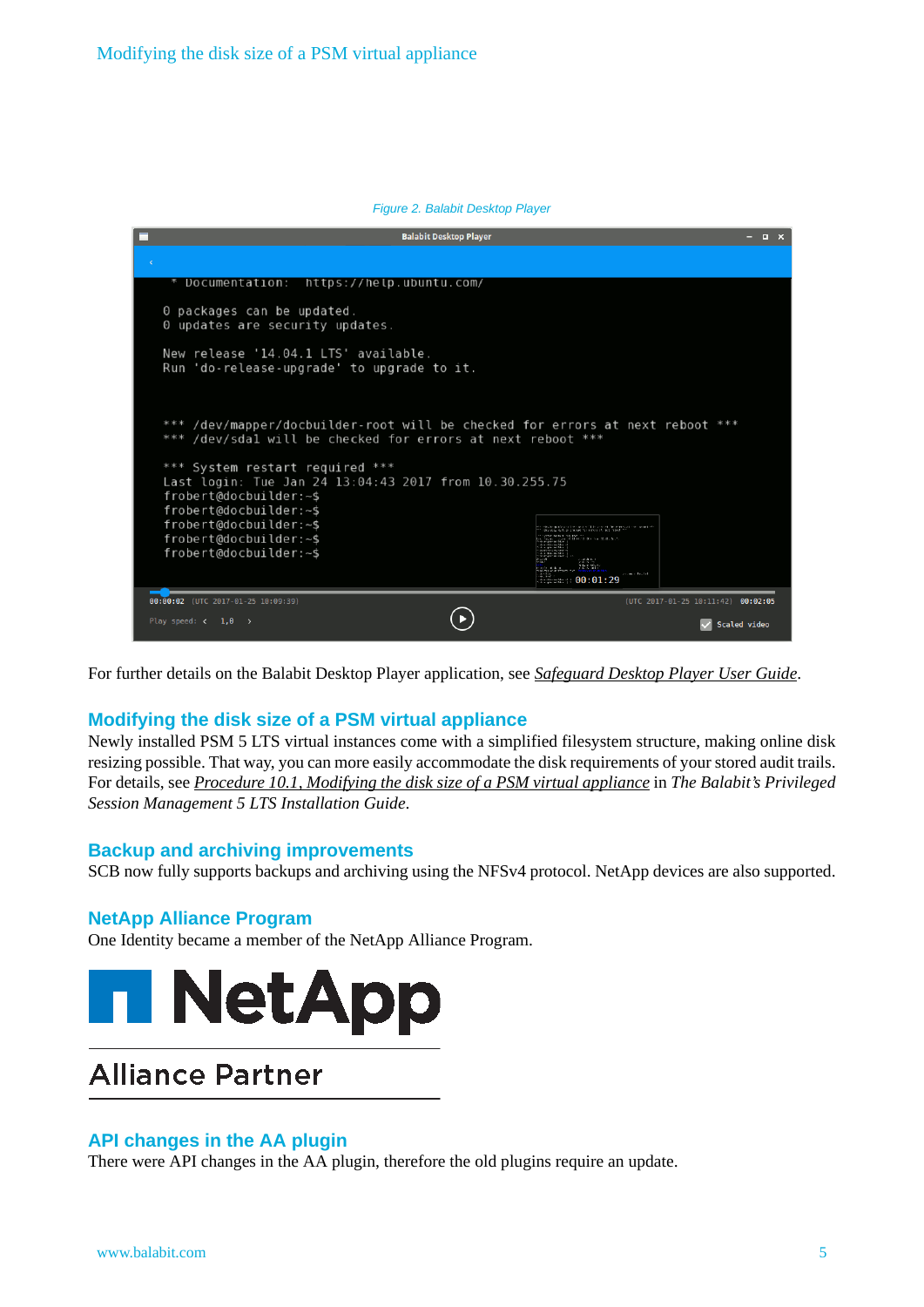- The authorize hook is now mandatory, and it must return at least an ACCEPT verdict.
- The gateway\_user is now a separate argument and not a value in key-value pairs.

# **Changes in the ticketing plugin**

SCB 4 F3 and 4 F4 included a ticketing plugin framework to integrate SCB to ticketings systems, for example, to request a valid ticket ID from the user to authorize the connection. In PSM 5 LTS and later, this functionality is available using the Authentication and Authorization (AA) plugin.

You cannot use ticketing plugins in PSM 5 LTS, they must be reimplemented as AA plugins. Contact the vendor who created the ticketing plugin for you for details on updating the ticketing plugins to AA plugins. If you received the ticketing plugin from One Identity contact your service delivery partner, or <sd@balabit.com>.

## **REST API changes**

The following new details are available about the recorded sessions when you access the *api/audit/sessions/<connection-key>* endpoint. For details on these fields,see ????: *\_connection\_id*, *alerts*, *archived*, *auth\_method*, *command\_extracted*, *events*, *index\_status*, *network\_id*, *window\_title\_extracted*. Also, note that the *connection\_policy* field now contains the name of the Connection Policy that handled the session (in earlier version it contained the key of the session, which is now available in the *connection\_policy\_id* field).

The timestamps returned in the REST API now use the ISO 8601 format instead of UNIX timestamp.

The events of a session and the alerts triggered by such events is available in the *api/audit/sessions/<connection-key>/events* and *api/audit/sessions/<connection-key>/alerts* endpoints. For details, see ???? and ????.

From now on, you can search in metadata and session content at the same time, for example: api/audit/sessions?q=protocol:ssh&content=sudo"

The REST API now supports X.509 certificate based authentication as well.

#### **Unsupported browsers and operating systems**

Support for the following browsers and operating systems is discontinued starting from PSM 5 LTS:

- Browsers: Internet Explorer 10
- Operating systems: Windows 2003 Server, Windows Vista

#### **Extended support period for SCB 4 F3**

Version 4 F3 has extended support period, and will be supported for 6 months after PSM 5 LTS is released.

#### **New SNMP/email alert when a service fails**

There is a new SNMP/email alert, which is triggered when a service fails. For details, see *[Section](../../scb-guide-admin/pdf/scb-guide-admin.pdf#xcb-alerts-system) 4.6.4, System [related](../../scb-guide-admin/pdf/scb-guide-admin.pdf#xcb-alerts-system) traps* in *The Balabit's Privileged Session Management 5 LTS Administrator Guide*.

#### **New authentication protocol options when authenticating users to a RADIUS server**

When authenticating users to a RADIUS server, you can now specify authentication protocol options Password Authentication Protocol (PAP) and Challenge-Handshake Authentication Protocol (CHAP). For more information,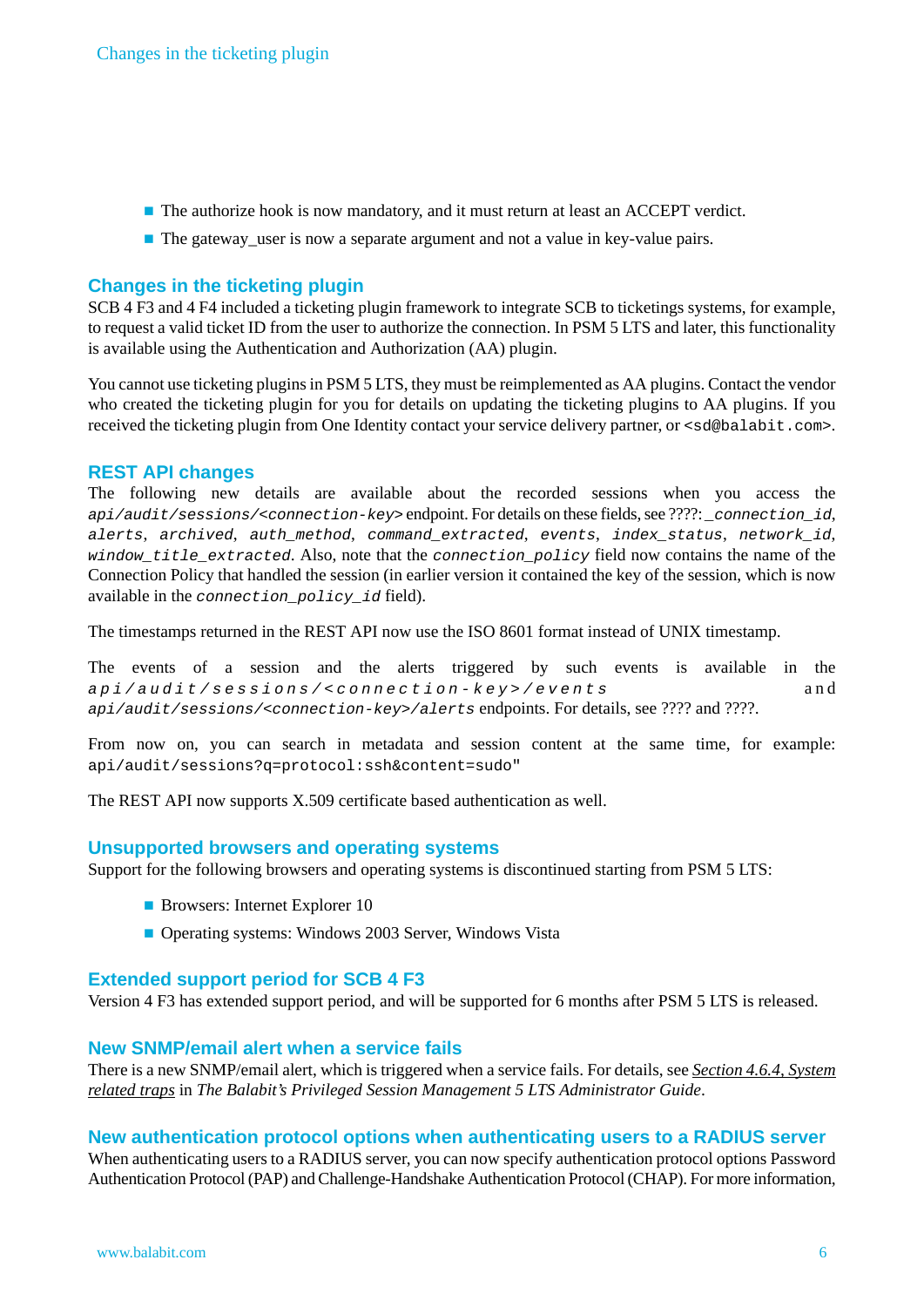see *Procedure 5.5, [Authenticating](../../scb-guide-admin/pdf/scb-guide-admin.pdf#xcb-radius-authentication) users to a RADIUS server* in *The Balabit's Privileged Session Management 5 LTS Administrator Guide*.

# **Export/import the configuration of PSM using the console**

You can now export/import the configuration of PSM from the console using a script. For further details, see *Procedure 6.5.5, Exporting and importing the [configuration](../../scb-guide-admin/pdf/scb-guide-admin.pdf#xcb-export-import-config-from-console) of PSM using the console* in *The Balabit's Privileged Session Management 5 LTS Administrator Guide*.

# **Improved search in reports created from audit trail content**

The character limit on search words when looking for specific search expressions in content subchapters has been raised from 150 to 255 characters. For details, see *[Procedure](../../scb-guide-admin/pdf/scb-guide-admin.pdf#scb-audit-trail-reports) 18.3, Creating reports from audit trail [content](../../scb-guide-admin/pdf/scb-guide-admin.pdf#scb-audit-trail-reports)* in *The Balabit's Privileged Session Management 5 LTS Administrator Guide*.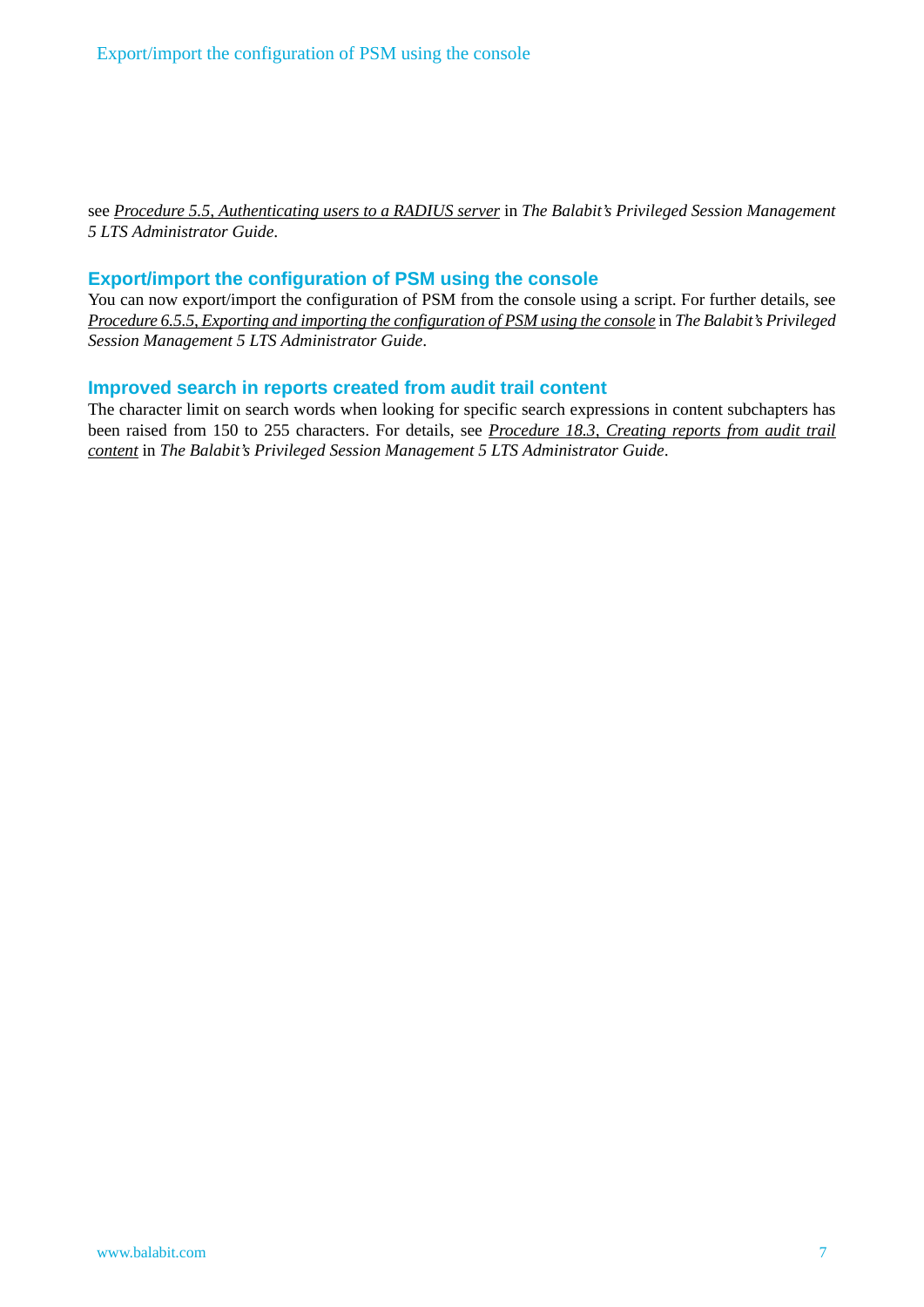# <span id="page-7-1"></span><span id="page-7-0"></span>**3. Changes between SCB 4 LTS and 4 F4**

# **3.1. Installation and upgrade-related improvements**

#### **Installing Balabit's Privileged Session Management as a Kernel-based Virtual Machine**

You can deploy SCB as a virtual appliance using the *[Kernel-based](http://www.linux-kvm.org/page/Main_Page) Virtual Machine (KVM)*solution. For details, see *Chapter 8, Installing Balabit's Privileged Session Management as a [Kernel-based](../../scb-guide-install/pdf/scb-guide-install.pdf#app-kvm) Virtual Machine* in *The Balabit's Privileged Session Management 5 LTS Installation Guide*.

#### **SCB in Azure Marketplace**

You can deploy SCB from the Microsoft Azure Marketplace, with a bring-your-own-license model. For details, see the *Balabit's Privileged Session [Management](https://azuremarketplace.microsoft.com/en-us/marketplace/apps/balabit.balabit-shell-control-box) virtual machine* page.

When deployed from the Azure Marketplace, you can use Azure File storage shares in your for Backup and Archive Policies. This is very useful as the quota for the files storage can be changed dynamically, so the cumulative size of the audit trails is not limited to the OS disk size. You can set up this share as a normal SMB shares in your Backup and Archive policies. The parameters for the policy can be obtained from the Azure portal.

#### **SCB in Azure Cloud**

You can deploy SCB as a virtual machine in the Microsoft Azure cloud computing platform. This allows you to conveniently audit access to your entire virtualized infrastructure.

#### **Simplified, more robust upgrade process**

SCB 4 F1 offers a more robust upgrade process that allows you to test upgrading your configuration and correct any problems that are not compatible with version 4 F1. Also, firmware upgrading has been simplified: instead of uploading the boot and core firmwares separately, you only have to upload a single ISO file, and SCB extract the firmwares on the box.

<span id="page-7-2"></span>For details,see *Procedure 6.3.2, [Upgrading](../../scb-guide-admin/pdf/scb-guide-admin.pdf#xcb-firmware-update) PSM (single node)* in *The Balabit's Privileged Session Management 5 LTS Administrator Guide* and *Procedure 6.3.3, [Upgrading](../../scb-guide-admin/pdf/scb-guide-admin.pdf#xcb-firmware-update-ha) a PSM cluster* in *The Balabit's Privileged Session Management 5 LTS Administrator Guide*.

#### **3.2. Protocol-related improvements**

#### **Credential store fallback**

Until now, if you have configured SCB to use a credential store, but accessing the password or the credential store failed for some reason, SCB rejected the session. From now on, SCB automatically requests a password from the user in such scenario, so your users can access the target server. This fallback is supported in the RDP, SSH, and Telnet protocols.

#### **Inband destination selection improvements in RDP**

Using inband destination selection in RDP connections without a Terminal Services Gateway was difficult and limited, because Windows RDP clients often send only the first 9 characters of the username to the server. SCB now supports parsing key-value pairs from the username, making it possible to encode the address and port of the target server into the username of the client.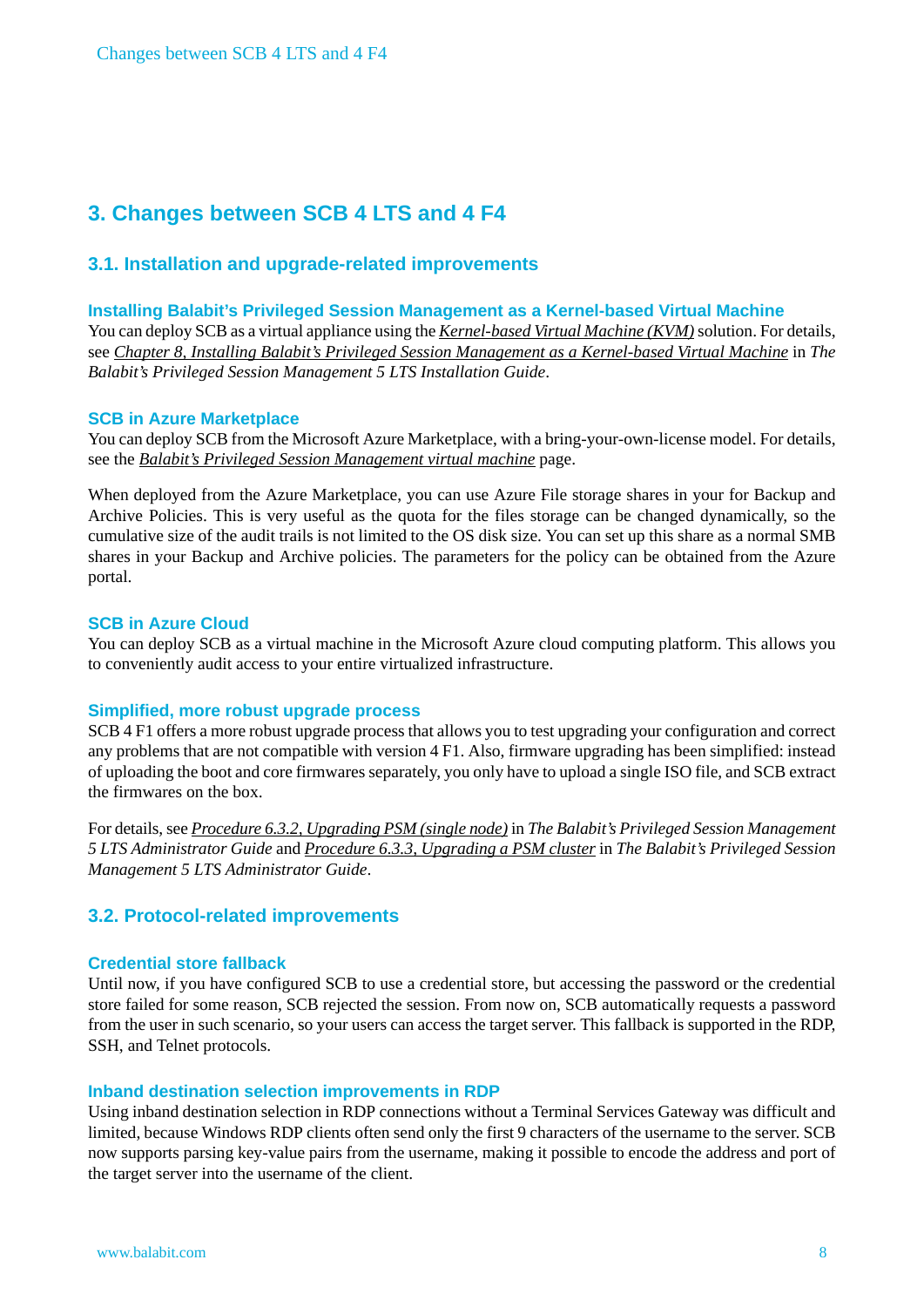## **Plugin framework for authentication and authorization (AAPlugin)**

SCB now includes a new plugin framework that allows you to integrate with external third-party tools to request authentication or authorization for connections that SCB monitors. As a first step, AAPlugins are supported only in RDP connections.

Such plugins allow you, for example, to request additional challenge-response information from the user or an external system (for example, LDAP or Active Directory), and permit or deny the connection based on this information. For details, *contact the One Identity [Support](https://support.oneidentity.com/) Team*.

#### **Windows 10 support and new client applications**

SCB now supports the Remote Desktop client of Windows 10.

In addition, the Royal TSX client application running on OS X, and the WinFIOL SSH client are also supported.

## **Network Level Authentication in RDP without domain membership**

There are scenarios when you want to use SCB to monitor RDP access to servers that accept only Network Level Authentication (NLA, also called CredSSP), but SCB is not a member of the same domain (or of a trusted domain) as the RDP server. For example, you cannot add SCB to that domain for some reason, or the RDP server is a standalone server that is not part of a domain. Now SCB support such scenarios as well.

## **Authentication improvements in HTTP**

SCB now supports the following inband authentication methods for the HTTP protocol: Basic Access Authentication (according to *[RFC2617](https://tools.ietf.org/html/rfc2617)*), and the NTLM authentication method commonly used by Microsoft browsers, proxies, and servers. This allows SCB to identify HTTP sessions better, and also makes it possible to match authorized sessions to real users.

Furthermore, for authenticated sessions, SCB can perform group-based user authorization that allows you to finetune access to your servers and services: you can now set the required group membership in the Channel policy of the HTTP connection.

#### **Integrating ticketing systems for RDP connections**

SCB provides a plugin framework to integrate SCB to external ticketing (or issue tracking) systems, allowing you to request a ticket ID from the user before authenticating on the target server. That way, SCB can verify that the user has a valid reason to access the server — and optionally terminate the connection if he does not. In addition SSH and Telnet, SCB 4 F1 adds ticketing support for the Remote Desktop (RDP) protocol.

To request a plugin that interoperates with your ticketing system, contact the *BalaBit [Support](https://support.balabit.com/) Team*. For details on configuring SCB to use a plugin, see *Section 17.5, [Integrating](../../scb-guide-admin/pdf/scb-guide-admin.pdf#scb-ticketing-integration) ticketing systems* in *The Balabit's Privileged Session Management 5 LTS Administrator Guide*.

#### **Telnet improvements**

SCB 4 F1 supports the Telnet 5250 terminal protocol, as described in *[RFC2877](https://tools.ietf.org/html/rfc2877)*. Extracting usernames from TN5250 connections is not supported.

SCB 4 F1 can properly replay TN3270 audit trails without the upstream encryption key.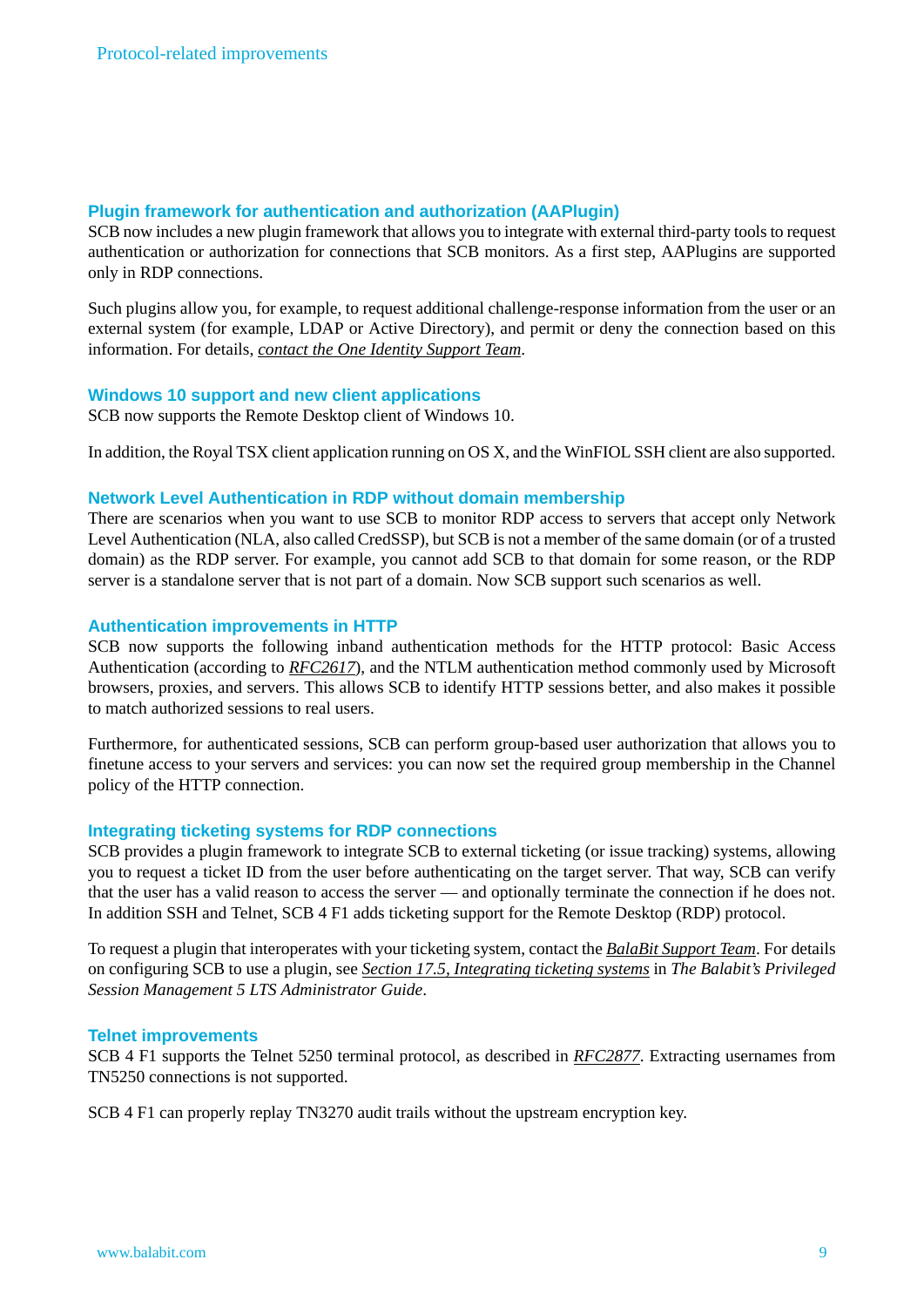# <span id="page-9-0"></span>**3.3. Audit trails and indexing**

#### **Audit Player indexer service EOL**

The Audit Player indexer service has been deprecated and is not supported in SCB 4 F4. Before upgrading, you must configure SCB to use the Indexerservice running on SCB, and install and configure external indexers. For details,see *Procedure 15.1, [Configuring](../../scb-guide-admin/pdf/scb-guide-admin.pdf#scb-fulltext-indexing) the internal indexer*in *The Balabit's Privileged Session Management 5 LTS Administrator Guide* and *Section 15.2, [Configuring](../../scb-guide-admin/pdf/scb-guide-admin.pdf#scb-external-indexer) external indexers* in *The Balabit's Privileged Session Management 5 LTS Administrator Guide*.

If you need help to estimate the required number and resources of the external indexers, *contact the One [Identity](https://support.oneidentity.com/) [Support](https://support.oneidentity.com/) Team*.



#### **Warning**

Enabling the indexer without any previous estimations is dangerous and might result in overloading the box.

The indexer does not support USB Hardware security modules (HSMs). If your audit trails are encrypted and the related private keys are stored on a HSM, DO NOT UPGRADE to SCB 4 F4 or later.

## **Indexing improvements in graphical protocols**

To optimize indexing resources and improve the speed and performance of Optical Character Recognition in graphical protocols, you can now configure **Indexer policies**for every Connection policy to specify the languages typically used in these connections. For example, if you know that your users use only a few languages in their connections (for example, because they use the Remote Desktop Protocol (RDP) to access only English and French software), then setting these languages in the Indexer policy improves accuracy and reduces the time required to perform character recognition.

For details, see *Chapter 15, [Indexing](../../scb-guide-admin/pdf/scb-guide-admin.pdf#scb-indexing-audit-trails) audit trails* in *The Balabit's Privileged Session Management 5 LTS Administrator Guide*.

#### **Indexing Arabic text in graphical protocols**

To make the audit trails of graphical protocols easier to review and manage in forensic situations, SCB 4 F3 adds support for Optical Character Recognition for languages that use Arabic characters. That way your auditors can search in the content of the graphical protocols, for example, in the texts typed or seen by a user in RDP, even if the text is Arabic.

#### **Scaling audit trail processing**

If SCB auditslots of connections, processing and indexing the created audit trailsrequiressignificant computing resources, which may not be available in the SCB appliance. To decrease the load on the SCB appliance, you can install the indexer service on external Linux hosts. These external indexer hosts run the same indexer service as the SCB appliance, and can index audit trails, or generate screenshots and replayable video files from the audit trails as needed. The external indexers register on SCB, wait for SCB to send an audit trail to process, process the audit trail, then return the processed data to SCB. The external indexer hosts do not store any data, thus any sensitive data is available on the host while it is being processed.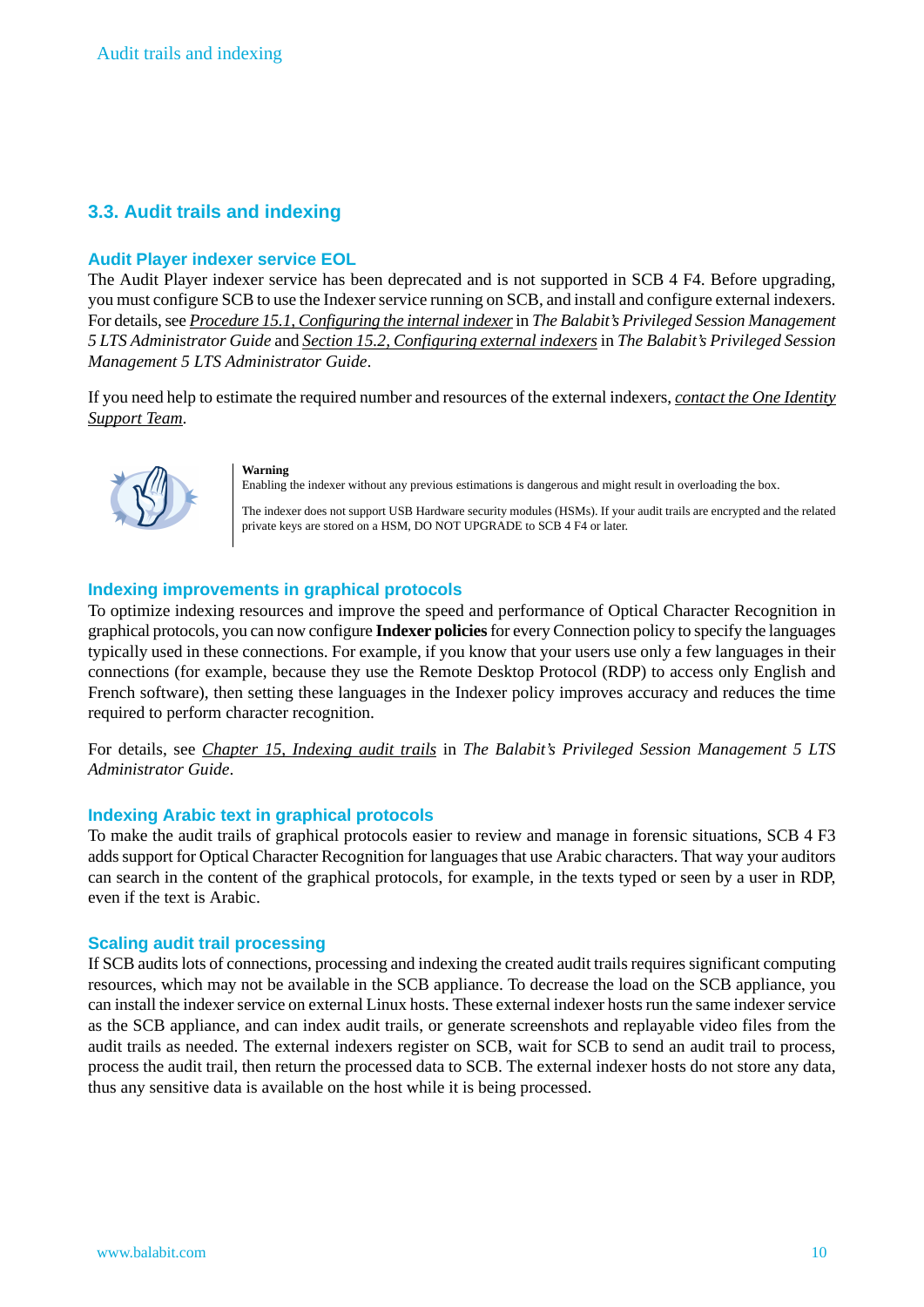## **IPv6 support for the audited traffic**

SCB now supports the auditing of IPv6 environments. You can audit IPv4 clients accessing IPv6 servers, IPv6 clients accessing IPv4 servers, and naturally, IPv6 clients accessing IPv6 servers. You can also use IPv6 addresses with inband destination selection.

#### **Replaying audit trails in your browser**

With SCB 4 F1, you can conveniently replay audit trails in your browser, without having to install extra software.



*Figure 3. Replaying audit trails in your browser*

# **Directly search for commands and window titles**

When using the indexer service of SCB (that is, not the Audit Player application), you can directly search in the detected window titles or the commands of the audit trails. For example, the command:sudo search expression will return the relevant audit trails from terminal connections, while the title: properties search expression will return audit trails from graphical connections. For details, see *Section Searching in [commands](../../scb-guide-admin/pdf/scb-guide-admin.pdf#search-command-title) and window [titles](../../scb-guide-admin/pdf/scb-guide-admin.pdf#search-command-title)* in *The Balabit's Privileged Session Management 5 LTS Administrator Guide*.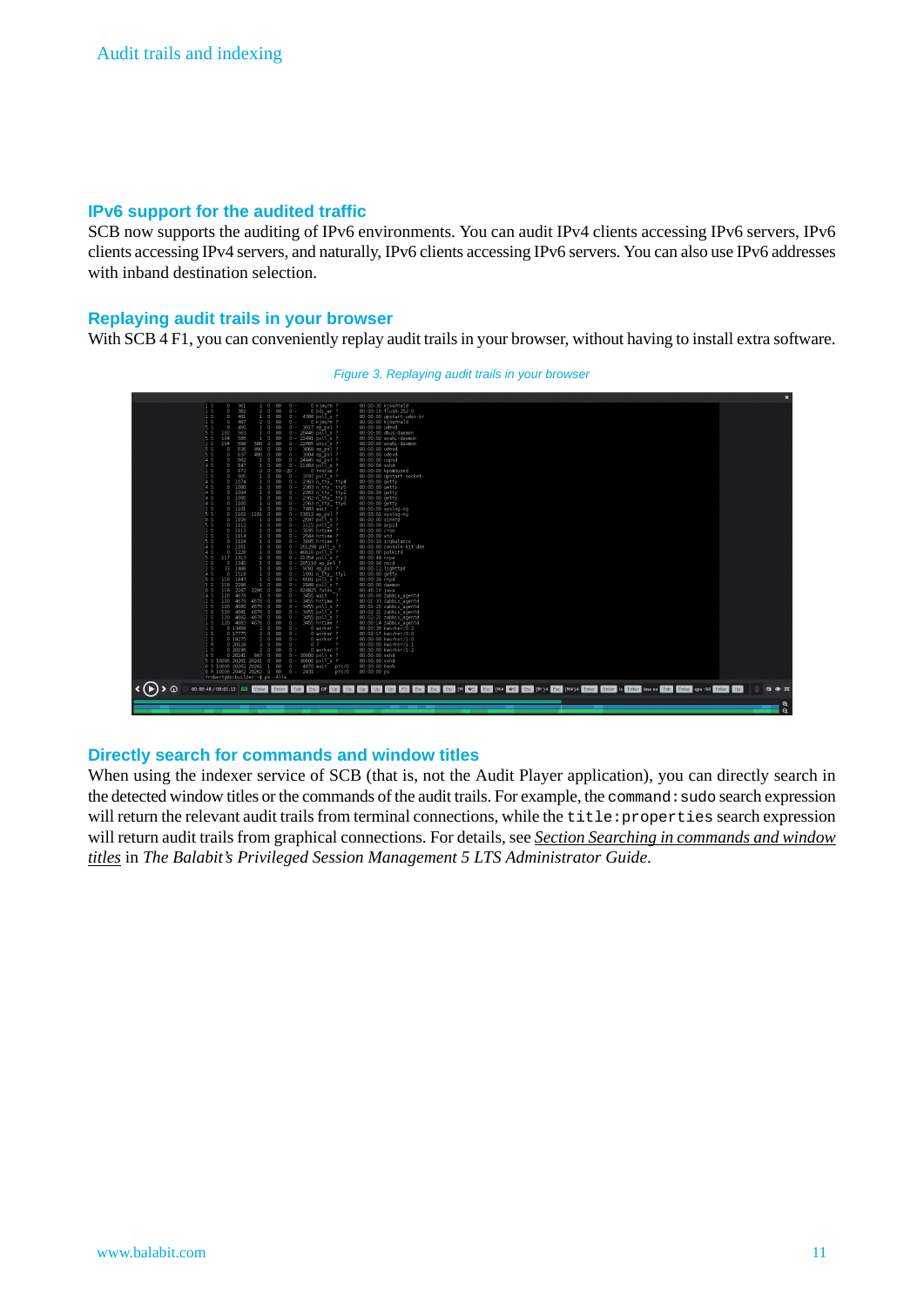

*Figure 4. Searching for commands in terminal connections*

#### <span id="page-11-0"></span>**3.4. REST API**

#### **More SCB features accessible using the REST API**

To make integrating SCB into various management systems easier and more complete, you can now use the following SCB features using the RESTful API:

Upload and update plugins using the API. For details, see *Section [Upload](../../scb-tutorial-rest-api/pdf/scb-tutorial-rest-api.pdf#scb-rest-api-plugins-upload) a plugin* in *Using the Balabit's Privileged Session Management REST API*.

The documentation of the REST API received a major update, including sections on several previously undocumented features, an index of the API parameters, and a reorganization of the reference chapter.

For details, see *Using the Balabit's Privileged Session [Management](../../scb-tutorial-rest-api/pdf/scb-tutorial-rest-api.pdf#scb-tutorial-rest-api) REST API*.

#### **More SCB features accessible using the REST API**

To make integrating SCB into various management systems easier and more complete, you can now access the several SCB features using the RESTful API, including:

- *Section 15.1, [Usermapping](../../scb-tutorial-rest-api/pdf/scb-tutorial-rest-api.pdf#scb-rest-api-policies-usermapping) policy* in *Using the Balabit's Privileged Session Management REST API*
- *[Section](../../scb-tutorial-rest-api/pdf/scb-tutorial-rest-api.pdf#scb-rest-api-policies-userlists)* 6.10, *User lists* in *Using the Balabit's Privileged Session Management REST API*
- *Section 14.1, [Reporting](../../scb-tutorial-rest-api/pdf/scb-tutorial-rest-api.pdf#scb-rest-api-reporting)* in *Using the Balabit's Privileged Session Management REST API*
- *Section* 10.1, *SSH [connections](../../scb-tutorial-rest-api/pdf/scb-tutorial-rest-api.pdf#scb-rest-api-ssh)* in *Using* the Balabit's Privileged Session Management REST API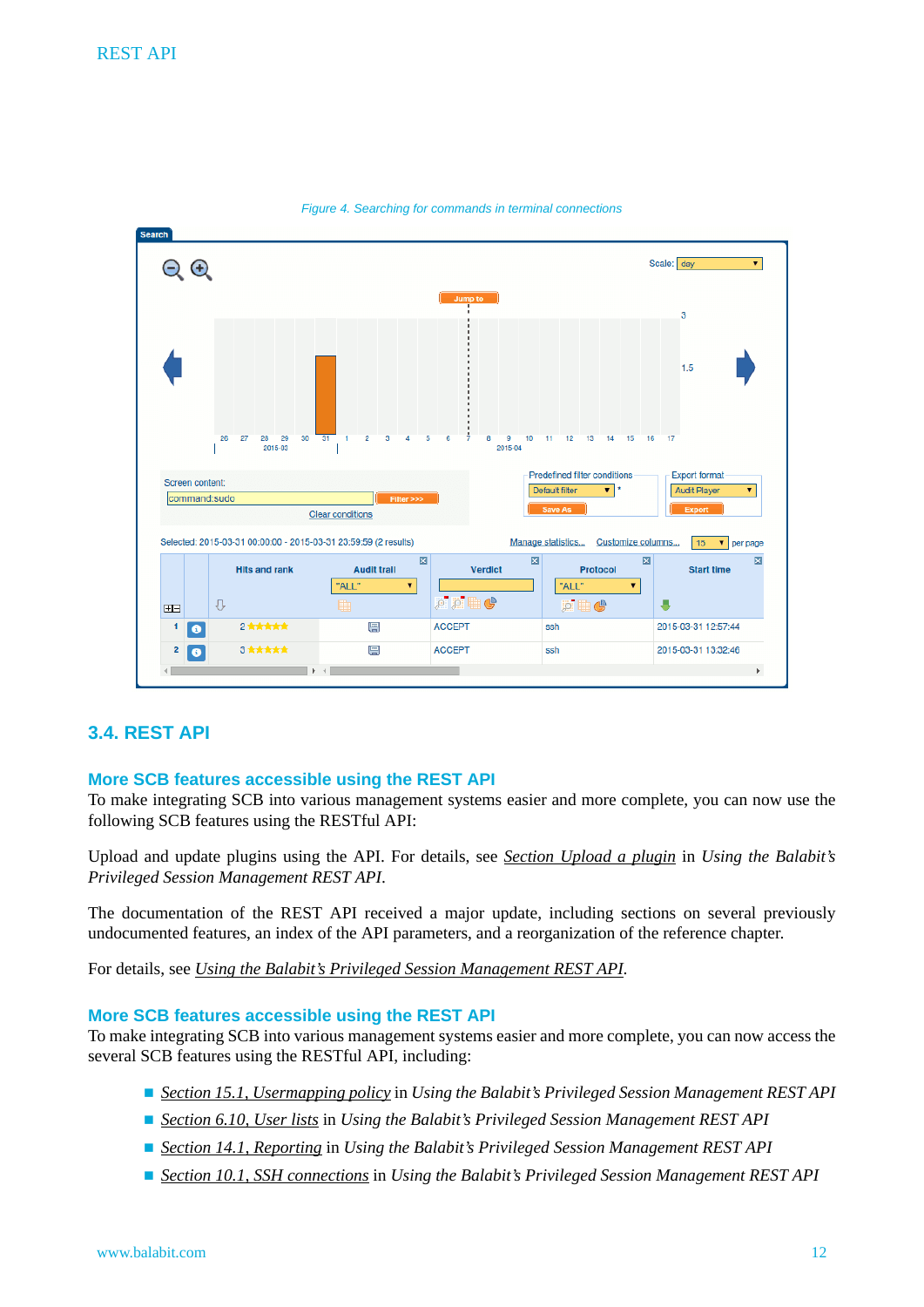Other features will be available via the REST API in future releases.

For details, see *Using the Balabit's Privileged Session [Management](../../scb-tutorial-rest-api/pdf/scb-tutorial-rest-api.pdf#scb-tutorial-rest-api) REST API*.

## **Configuring SCB using a REST API**

To make integrating SCB into various management systems possible, you can now access SCB using a RESTful API. Currently the API supports only the parts of the configuration that are changed most often at large enterprises, namely Channel policies.

Other features will be available via the REST API in future releases.

<span id="page-12-0"></span>For details, see *[Using](https://www.balabit.com/documents/scb-latest-guides/en/scb-tutorial-rest-api/html/index.html) the SCB REST API*.

# **3.5. Compliance and awards**

#### **HPE Security ArcSight CEF Certification**

SCB has received the HPE Security ArcSight CEF Certification, and can send logs to the HPE ArcSight Data Platform via a syslog-ng relay (syslog-ng Premium Edition 5 F6 or syslog-ng Open Source Edition 3.8 and later).

## **Cybersecurity Excellence Awards**

The Shell Control Box was a finalist of the *2016 [Cybersecurity](https://cybersecurity-excellence-awards.com/2016-cybersecurity-product-awards/) Excellence Awards* in the Privileged Access Management category. Another One Identity product, the syslog-ng Store Box (SSB), won in the Forensics category. Cybersecurity Excellence Awards are rewarded each year to individuals, products and companies that demonstrate excellence, innovation and leadership in information security. Nominees are awarded based on the content of their nomination and the popular vote by the Information Security Community.



# **Shell Control Box wins at SC Awards Europe**

The Balabit's Privileged Session Management has won the *SC Awards Europe in Best Identity [Management](http://www.scawardseurope.com/) [category](http://www.scawardseurope.com/)*.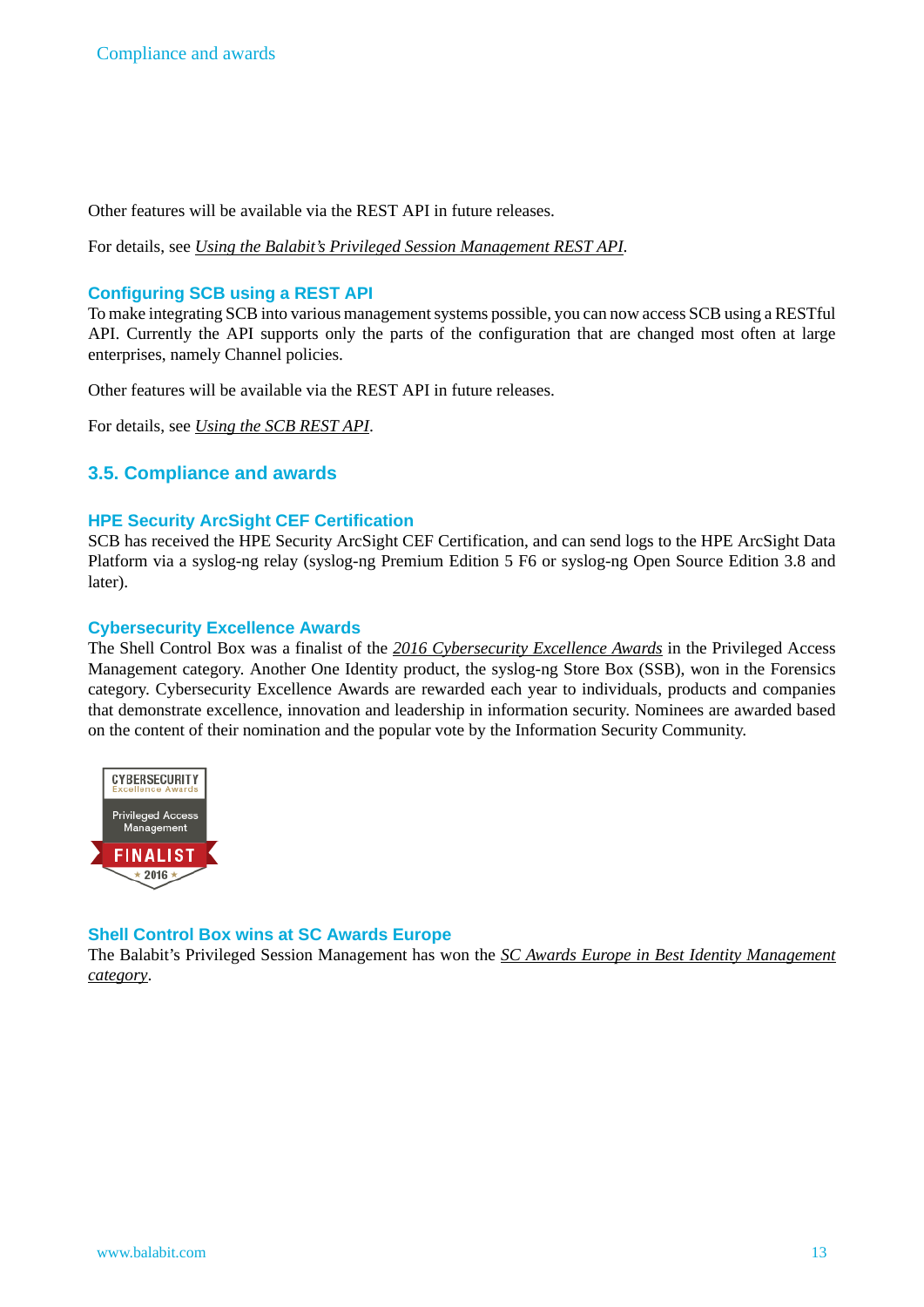

#### **FSTEK certification**

SCB has obtained the Federal Service for Technical and Export Control (FSTEK) certification, which is compulsory for information security products in Russia.

#### **Reports and PCI DSS compliance**

To help you comply with the regulations of the Payment Card Industry Data Security Standard (PCI DSS), SCB can generate reports on the compliance status of SCB. Note that this is not a fully-featured compliance report: it is a tool to enhance and complement your compliance report by providing information available in SCB. For details,see *[Procedure](../../scb-guide-admin/pdf/scb-guide-admin.pdf#scb-pci-dss-reports) 18.7, Creating PCI DSS reports*in *The Balabit's Privileged Session Management 5 LTS Administrator Guide*.

<span id="page-13-0"></span>The charts in the general operational reports of SCB have been redesigned. In addition, you can replace the One Identity logo on the cover page of SCB reports with your own logo. For details, see *[Procedure](../../scb-guide-admin/pdf/scb-guide-admin.pdf#xcb-custom-reports) 18.2, [Configuring](../../scb-guide-admin/pdf/scb-guide-admin.pdf#xcb-custom-reports) custom reports* in *The Balabit's Privileged Session Management 5 LTS Administrator Guide*.

# **3.6. Other**

#### **New guides**

**Separate installation guide.** To improve how information is organized in the documentation set and make it easier for users to find information relevant to their roles we have moved the chapters related to installing SCB to a separate installation guide For more information on the installation guide, see *The Balabit's [Privileged](../../scb-guide-install/pdf/scb-guide-install.pdf#scb-guide-install) Session [Management](../../scb-guide-install/pdf/scb-guide-install.pdf#scb-guide-install) 5 LTS Installation Guide*.

**Getting your SCB ready for Blindspotter.** Blindspotter isthe real-time user behavior analyticstool developed by One Identity, that can monitor the behavior of your privileged users based on the data extracted from SCB sessions. *Configuring Balabit's Privileged Session [Management](../../scb-configuring-bsp/pdf/scb-configuring-bsp.pdf#scb-configuring-bsp) for Blindspotter* collects the most important configuration tasks to prepare your SCB installation to integrate with *[Blindspotter](https://www.balabit.com/privileged-account-analytics)*.

#### **Auto-assign option for web gateway authentication**

The new auto-assign option simplifies using the web gateway authentication if your users have multiple connections. After you enable auto-assignment, your users can turn on auto-assigning for their connections on the web gateway authentication page. After that, your users do not need to access the SCB web interface to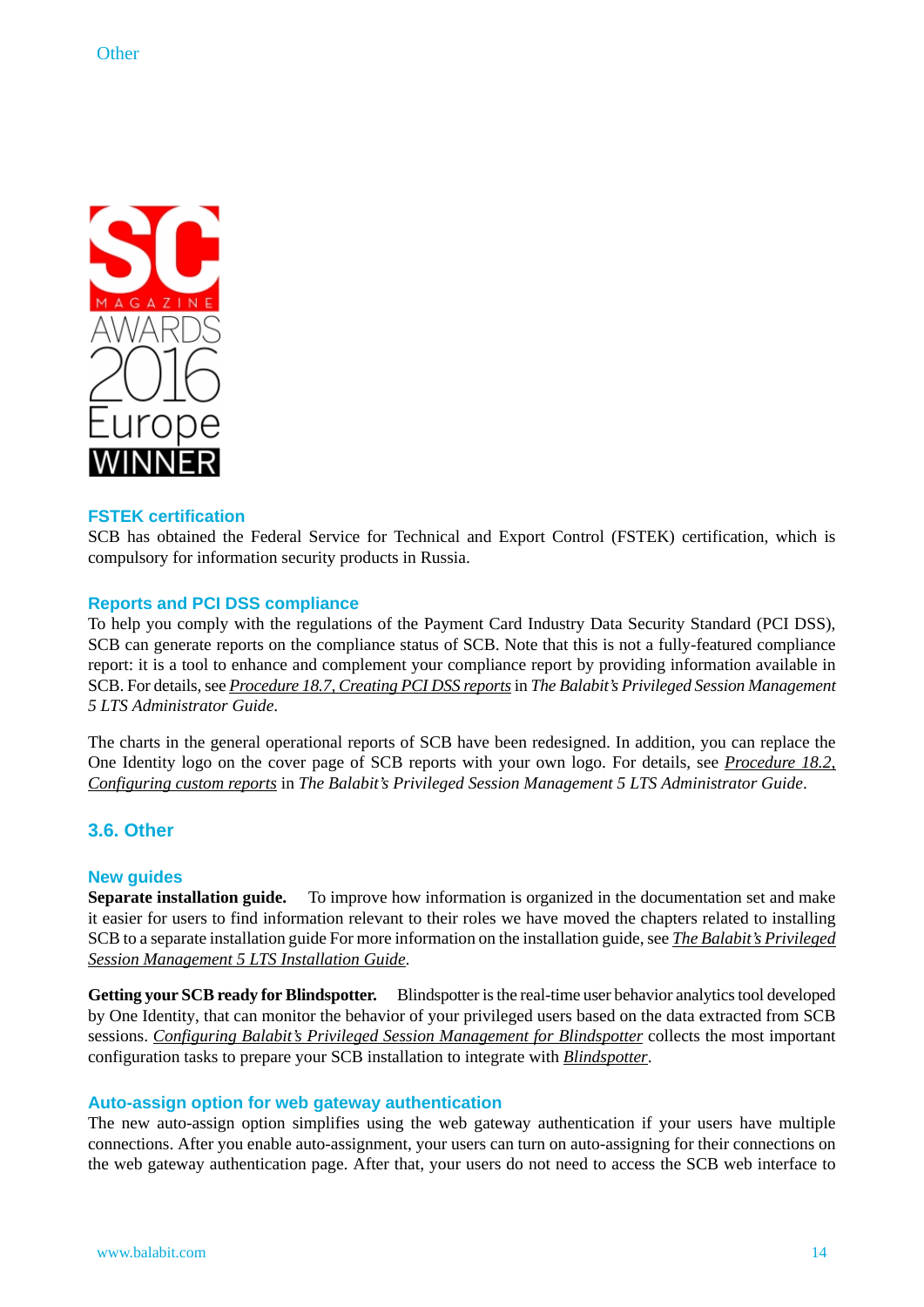assign every connection individually, it will happen automatically after the initial login. Note that this feature is available only in SCB version 4.4.1 and later.

#### **10Gbit interface support**

The SCB T-10 appliance is equipped with a dual-port SFP+ interface card labeled A and B. You can use the 10Gbit interface both for proxy traffic and for local services. This means that these interfaces can be used for the same purposes asthe other 3 physical interfaces. That way, you can use SCB without any additional changes even if your network devices support only 10Gbit, and you must connect SCB to a 10Gbit-only network.

#### **Splunk integration**

One Identity provides an add-on and an app for Splunk, integrating SCB logs into Splunk, and making SCB information available in other Splunk apps, for example, in the Splunk Enterprise Security app. The *One [Identity](https://splunkbase.splunk.com/app/3086/) SCB [Add-On](https://splunkbase.splunk.com/app/3086/) for Splunk* and the *One [Identity](https://splunkbase.splunk.com/app/3085/) SCB App for Splunk* are both available for free in the *[splunkbase](https://splunkbase.splunk.com/)*.

For details, see *Procedure 4.5.1, [Configuring](../../scb-guide-admin/pdf/scb-guide-admin.pdf#scb-remote-logging) system logging* in *The Balabit's Privileged Session Management 5 LTS Administrator Guide*.

#### **Integration with Blindspotter**

SCB now supports the operation of Blindspotter, the real-time user behavior analytics solution of One Identity. Blindspotter is a monitoring tool that maps and profiles user behavior to reveal human risk, and can analyze user behavior using the data from the audit trails recorded by SCB. *Learn more about [Blindspotter](https://www.balabit.com/privileged-account-analytics)*

#### **Flexible network configuration and VLAN support**

To improve the networking flexibility of SCB and make it easier to integrate into complex environments, the networking configuration of SCB has been significantly changed. The most important improvements are as follows:

- The Bastion and Router modes of operation have been removed, and now you can use SCB in both transparent and non-transparent connections. SCB will automatically handle nontransparent (Bastion-mode) and transparent (Router-mode) connections simultaneously.
- Bridge mode has been removed from SCB.
- The network interfaces labeled as LAN1, LAN2, and LAN 3 (earlier labeled as external, internal, and management) of the appliance were dedicated to specific tasks, and you could not use them for other purposes. Now you can configure and use them any way you need to. For example, you can receive transparent connections on LAN1 and LAN2, and route them to LAN3.
- You can configure multiple logical interfaces for every physical interface. Each logical interface can belong to a different VLAN, and have multiple alias IP addresses.
- You can configure the services available on SCB (for example, remote SSH access to SCB, access to the web interface, and so on) to be available only on specific IP addresses and ports. You can also restrict access to these services based on the IP address or network of the clients.
- You can control how SCB routes unmanaged traffic (that is, traffic that passes SCB but is not inspected or audited) between its network interfaces. You can connect interface pairs, and SCB will route all unmanaged traffic between the specified interface pairs.